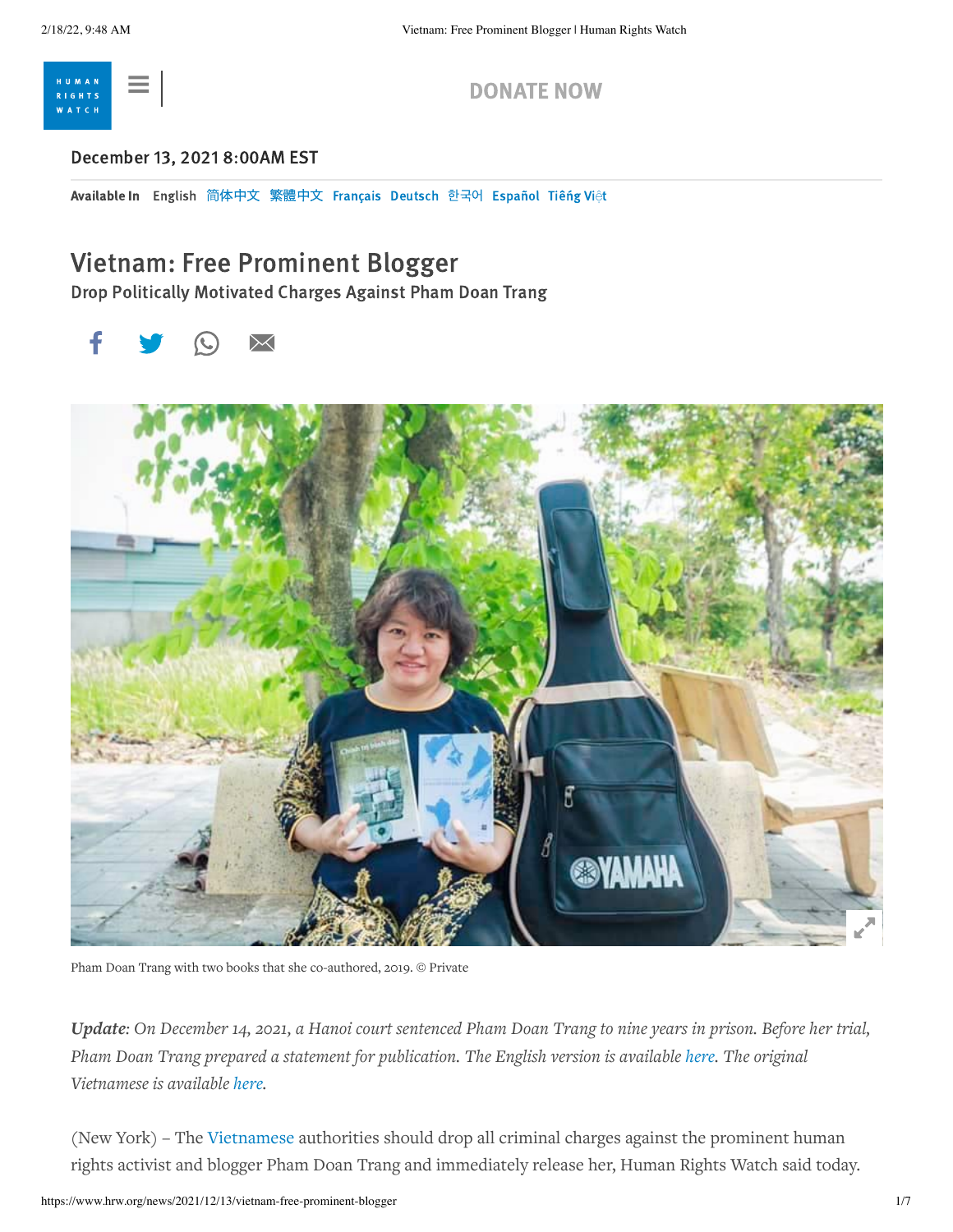#### 2/18/22, 9:48 AM Vietnam: Free Prominent Blogger | Human Rights Watch

On December 14, 2021, a court in Hanoi is scheduled to put her on trial for "conducting propaganda against the State of the Socialist Republic of Vietnam" under Article 88 of the 1999 Penal Code. She could receive up to 12 years in prison.

"The prolific writer Pham Doan Trang faces harsh retaliation from the government because of her decade of advocacy for free expression, press freedom, and human rights," said Phil Robertson, deputy Asia director at Human Rights Watch. "By prosecuting her, the Vietnamese authorities show just how fearful they are of popular, critical voices."

Police arrested Pham Doan Trang, 43, on October 6, 2020 in Ho Chi Minh City, just a few hours after the annual human rights dialogue between the United States and Vietnam, and transported her to Hanoi. After charging her, they held her for more than a year in pretrial detention without access to a lawyer. The case against her and her mistreatment violate the International Covenant on Civil and Political Rights, which Vietnam ratified in 1982.

Pham Doan Trang has long been involved in peaceful protests against government policies. She has joined demonstrations outside police stations and at airports when fellow activists have been detained, participated in anti-China protests, and helped lead pro-environmental marches. She exhibited solidarity for fellow activists by trying to attend government show trials, and, at great personal risk, she periodically visited families of imprisoned dissidents to provide them with support and assistance.

Government security forces frequently persecuted, harassed, and physically assaulted her. In 2009, the police [detained her](http://content.time.com/time/world/article/0,8599,1920520,00.html) for nine days for "national security" reasons. Security agents subsequently detained and interrogated her on many occasions and placed her under house arrest to stop her from joining protests or meeting foreign diplomats.

She walks with a pronounced limp from an injury when security forces forcibly broke up an environmental protest in Hanoi in April 2015. In September 2015, she went to the police headquarters of Hai Ba Trung district in Hanoi to protest the arbitrary [detention](https://www.facebook.com/danlambaovn/videos/930505080338144/?comment_id=930516210337031&comment_tracking=%7B%22tn%22%3A%22R1%22%7D) of a fellow [activist,](https://www.hrw.org/news/2018/04/04/vietnam-drop-charges-against-human-rights-defenders) Le Thu Ha, and others. There, security agents beat protesters, bloodying her mouth.

In May 2016, police detained and [prevented her](https://www.theatlantic.com/international/archive/2016/05/vietnam-arms-embargo/484112/) from attending a meeting with US President Barrack Obama, who had invited her to join a gathering of activists during his visit to [Hanoi](https://www.hrw.org/news/2016/05/19/vietnam-obamas-visit-should-advance-human-rights). In November 2017, she was [detained after](https://www.hrw.org/news/2017/11/28/hrw-submission-eu-bilateral-dialogue-vietnam) meeting with a European Union [delegation](https://www.hrw.org/news/2017/11/28/vietnam-eu-should-press-release-political-prisoners) that was preparing for the annual bilateral human rights dialogue between the EU and Vietnam. Police detained her again in February and June 2018 and interrogated her about her writing and activities. In August 2018, security agents broke up a [concert](https://www.hrw.org/news/2018/08/22/vietnam-activists-beaten-concert-raid) she was attending in Ho Chi Minh City, dragged her out, took her to a police station, and interrogated and [beat](https://www.hrw.org/news/2018/08/22/vietnam-activists-beaten-concert-raid) her. Afterward, they left her by the side of a road where six men in civilian clothes beat her.

In January 2020, Pham Doan Trang and fellow activists published the first edition of the Dong Tam [Report](https://www.thevietnamese.org/2020/09/dong-tam-report-trying-to-find-transparency/), which sheds light on the violent [land clash](https://www.rfa.org/english/news/vietnam/torture-09092020173735.html) at Dong Tam commune. In June 2020, authorities arrested three contributors of the report, Can Thi Theu and her sons Trinh Ba Phuong and Trinh Ba Tu. Police charged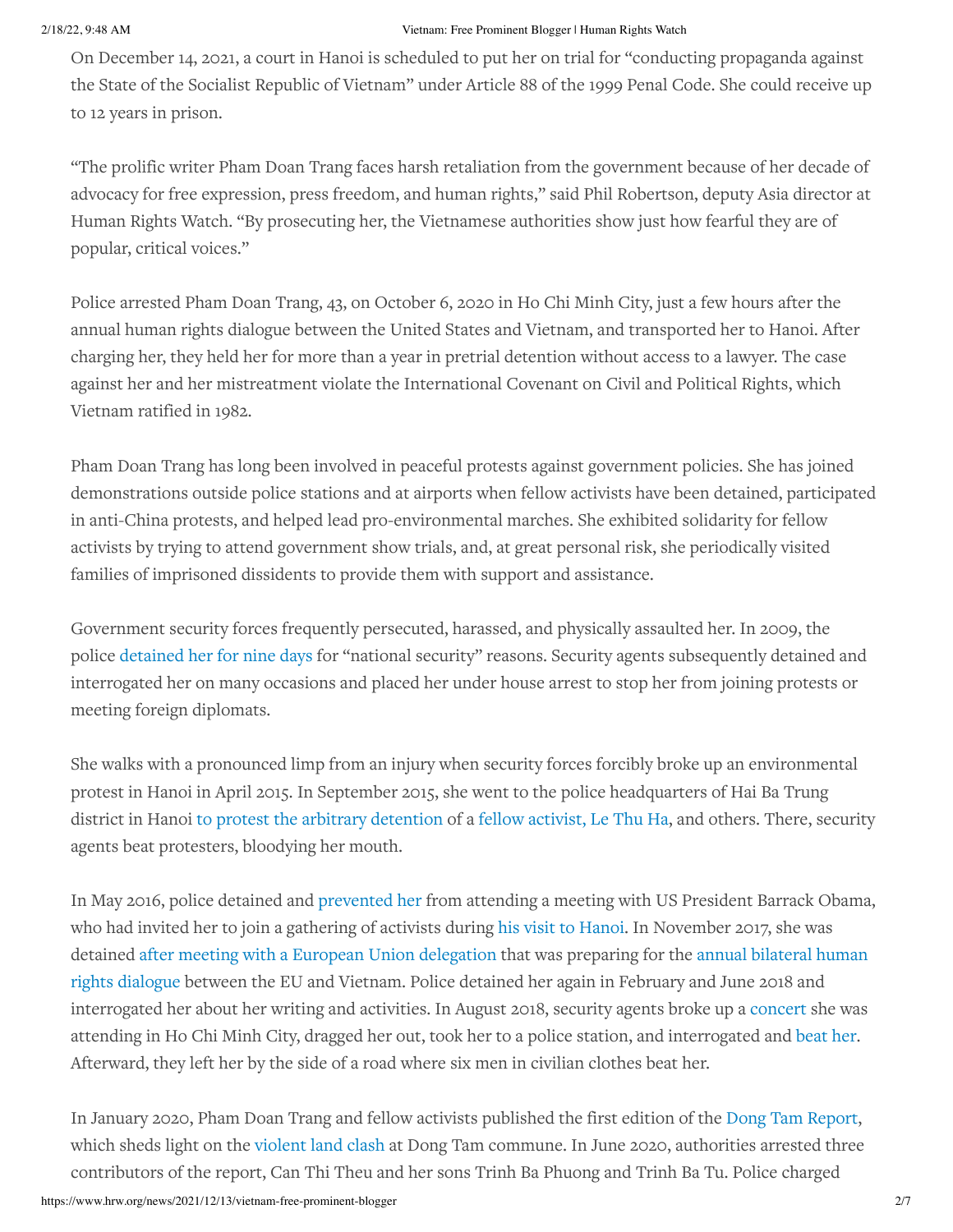### 2/18/22, 9:48 AM Vietnam: Free Prominent Blogger | Human Rights Watch

them for anti-state propaganda under Article 117 of the Penal Code. In May 2021, a court in Hoa Binh province put Can Thi [Theu and Trinh](https://www.hrw.org/news/2021/05/04/vietnam-free-democracy-activist-mother-sons) Ba Tu on trial, convicted, and sentenced them each to eight years in prison, to be followed by another three years on probation after they complete their prison terms. Trinh Ba Phuong is still in police custody since June 2020. A court in Hanoi is scheduled to hear his case together with land rights activist Nguyen Thi Tam on November 3, 2021. Nguyen Thi Tam was arrested in June 2020 on the same charge. Pham Doan Trang published the [third edition](https://www.luatkhoa.org/2020/09/bao-cao-dong-tam-bach-hoa-va-luu-tru/) of the Dong Tam Report on September 25, 2021.

In the indictment, the People's Procuracy of Hanoi alleges that Pham Doan Trang's writing between November 2017 and December 2018 violates Article 88 of the 1999 Penal Code. She is accused of unlawfully storing materials in English: 1) "Brief Report on the Marine Life Disaster in Vietnam"; 2) "General Assessments on the Human Rights Situation in Vietnam"; 3) "Report Assessment of the 2016 Law on Belief and Religion in Relation to the Exercise of the Right to Freedom of Religion and Belief in Vietnam"; and 4) the Vietnamese version of the report on 2016 Law on Belief and Religion. According to the indictment, "these documents have the content of propagandizing a psychological warfare, spreading fake information that sow confusion for the people; propagandizing information that distort the guidelines and policies of the State of the Socialist Republic of Vietnam, defame the people's administration." The authorities also charged Pham Doan Trang for participating in a round-table discussion on BBC Vietnamese and giving an interview to RFA Vietnamese.

"Writing about environmental disaster, human rights abuses, the lack of freedom of religion, and talking to international media are not crimes, but the authorities have decided that they are," Robertson said. "The government should welcome Pham Doan Trang's investigations into wrongdoing, abuses, and malfeasance, rather than punish her."

Pham Doan Trang was an editor of "Tuan Vietnam," an online weekly that is a component of VietnamNet, one of the country's most popular news websites. She has published articles in both print and online media. She co-authored "*Autobiography of a Gay Man*" (Bong, Tu truyen cua mot nguoi dong tinh), a best-selling book published in 2008 about discrimination against gay men in Vietnam and their demands for equal rights.

She contributed to *Vietnam and the Conflict on the Eastern Sea* (Vietnam & Tranh chap Bien Dong), published in 2012. She is the contributor to two other books published in samizdat form: *Anh Ba Sam*, a book about the work and imprisonment of [prominent](https://www.hrw.org/news/2016/09/19/vietnam-free-imprisoned-bloggers) blogger Nguyen Huu Vinh; and *From Facebook Down to the Street* (Tu Facebook xuong duong), which documents rights activism and protests in Vietnam from 2011 to 2016.

She is an outspoken [blogger](http://www.phamdoantrang.com/) on topics including lesbian, gay, bisexual and transgender rights, women's rights, environmental issues, the territorial conflict between Vietnam and China, police brutality, suppression of activists, and aspects of law and human rights. She promotes election reform and human rights education. Her articles and blogs often focus on the role of media in social and political life.

Aided by other bloggers, she wrote and published on her blog a brief history of the Vietnamese "[blogosphere.](http://www.phamdoantrang.com/2013/12/chronology-of-blogging-movement-in.html)" She has written, in real time, on the arbitrary and illegal arrests of activists, protesters, and